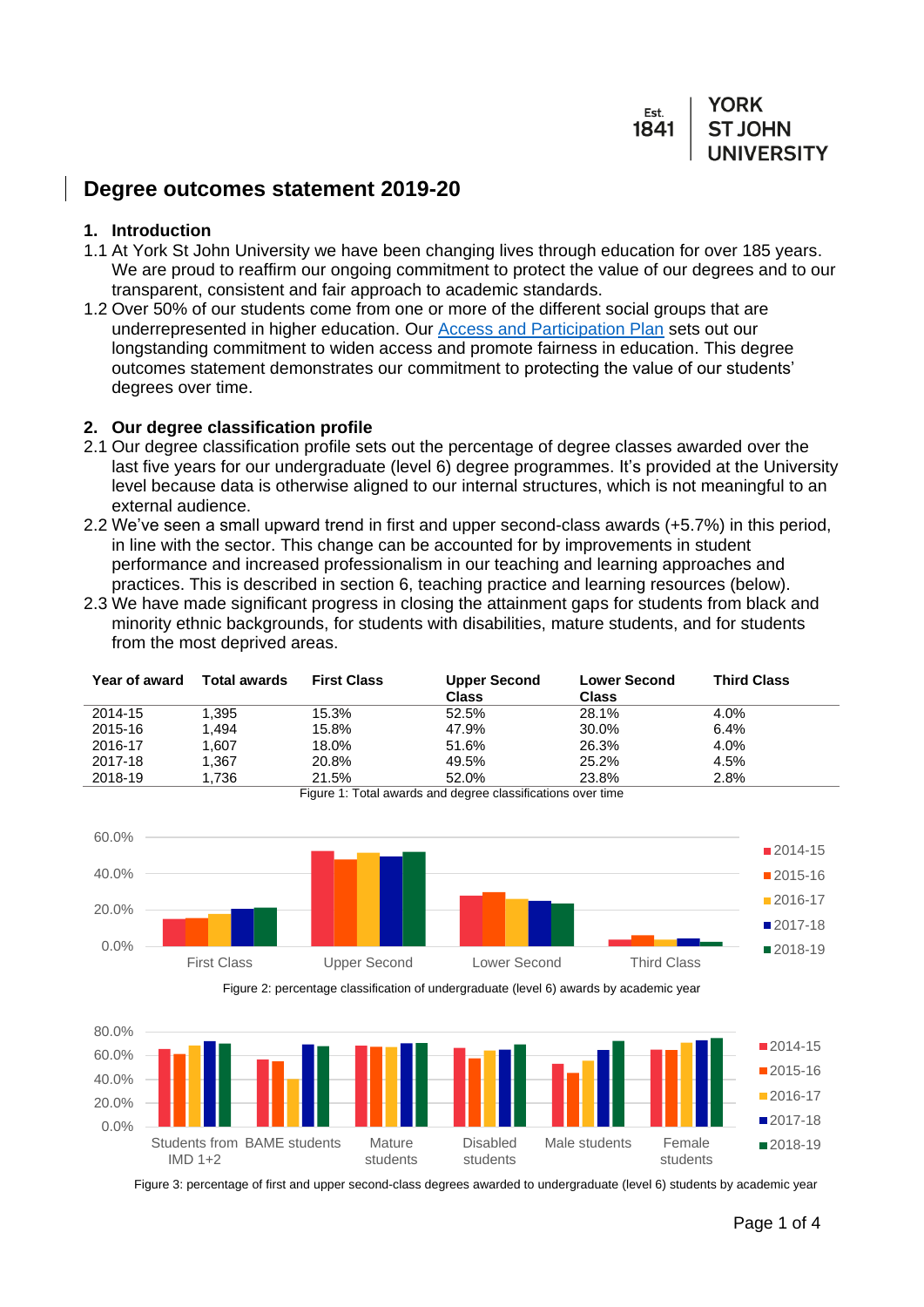# **3. Assessment and marking practices**

- 3.1 The University's learning, teaching and student experience strategy underpins programme design.
- 3.2 All of our degrees undergo detailed scrutiny through our [programme approval process](https://www.yorksj.ac.uk/registry/quality-gateway/programme-design-amendment--approval/validation-and-revalidation-process/) which ensures that assessment criteria and learning outcomes for all programmes are appropriately mapped to sector reference points [\(subject benchmark statements](https://www.qaa.ac.uk/en/quality-code/subject-benchmark-statements) and the [UK framework for](https://www.qaa.ac.uk/en/quality-code/qualifications-and-credit-frameworks)  [higher education qualifications\)](https://www.qaa.ac.uk/en/quality-code/qualifications-and-credit-frameworks) and professional or regulatory body requirements. Following an internal compliance review all programmes proposals are considered at an external approval event, which provides independent external scrutiny by subject experts.
- 3.3 Assessment and marking practices used across the University are described in the [Code of](https://www.yorksj.ac.uk/registry/assessment/code-of-practice-for-assessment/)  [Practice for Assessment and Academic Related Matters.](https://www.yorksj.ac.uk/registry/assessment/code-of-practice-for-assessment/) This includes arrangements for [marking and moderation,](https://www.yorksj.ac.uk/media/content-assets/registry/policies/code-of-practice-for-assessment/26.Marking_and_Moderation_Policy_2019-20.pdf) the application of [exceptional circumstances,](https://www.yorksj.ac.uk/media/content-assets/registry/policies/code-of-practice-for-assessment/15.Exceptional_Circumstances_Policy_2019-20.pdf) and the appointment of independent [external examiners,](https://www.yorksj.ac.uk/media/content-assets/registry/policies/code-of-practice-for-assessment/37.External_Examiners_2019-20.pdf) and the operation of [School Assessment Panels and School](https://www.yorksj.ac.uk/media/content-assets/registry/policies/code-of-practice-for-assessment/38.School_Assessment_Panels_2019-20.pdf)  [Assessment Boards.](https://www.yorksj.ac.uk/media/content-assets/registry/policies/code-of-practice-for-assessment/38.School_Assessment_Panels_2019-20.pdf) The [progress and award examination panel](https://www.yorksj.ac.uk/media/content-assets/registry/policies/code-of-practice-for-assessment/41.Progress_and_Award_Examination_Panel_2019-20.pdf) ensures that assessment procedures are properly conducted, and an independent external examiner for progress and award sits on this panel. This consistent application of procedures and policies ensures the value of the University's qualifications awarded over time is protected.
- 3.4 Marking criteria are designed to help students know what is expected of them. In the last five years, external examiners in certain disciplines have argued for greater use of the full marking range, particularly the top of the first-class range. In combination with the introduction of generic assessment descriptors, enabling students to see what they need to do to achieve marks within a specified range, the increased use of the full marking scale is likely to have contributed to the increase in award of first-class degrees.

## **4. Academic governance**

- 4.1 The University's academic governance framework is overseen by [Academic Board and its](https://www.yorksj.ac.uk/quality-gateway/our-approach/)  [committees.](https://www.yorksj.ac.uk/quality-gateway/our-approach/) Academic Board safeguards the academic integrity of the University and is the custodian of its degree awarding powers. Academic Board provides the Vice Chancellor and the Governing Body with the assurance on the standards of the University's awards and the University's academic portfolio.
- 4.2 The oversight of quality and standards is delegated to the Quality and Standards Committee, who are responsible for the University's [Regulations](https://www.yorksj.ac.uk/registry/regulations/) and Code of Practice for Assessment and Academic [Related Matters,](https://www.yorksj.ac.uk/registry/assessment/code-of-practice-for-assessment/) which describe the operation of the framework, and have been developed and reviewed with reference to the [UK Quality Code for Higher Education.](https://www.qaa.ac.uk/quality-code)
- 4.3 The effectiveness of learning, teaching and assessment practices within the University and at our [collaborative partners](https://www.yorksj.ac.uk/registry/quality-gateway/collaborative-provision/our-partners/) is reviewed through a process of [annual monitoring,](https://www.yorksj.ac.uk/registry/quality-gateway/programme-monitoring/annual-monitoring-amr-external-examiners/) culminating in the presentation of an annual quality report and action plan to Academic Board and Governing Body. Implementation of the action plan is overseen by [Academic Board](https://www.yorksj.ac.uk/quality-gateway/our-approach/) and its committees.
- 4.4 All programmes are subject to a [periodic \(subject\) review](https://www.yorksj.ac.uk/quality-gateway/programme-monitoring/periodic-subject-review/) on a six year cycle, which provides an opportunity to reflect on academic practice and student experience, and confirms that programmes continue to meet national expectations on standards. Quality and Standards Committee oversees this process, scrutinising outcomes and sharing best practice across the institution.

## **5. Classification algorithms**

- 5.1 Our approach to degree classification is described in the [Code of Practice on Assessment and](https://www.yorksj.ac.uk/media/content-assets/registry/policies/code-of-practice-for-assessment/34.Undergraduate_Awards_2019-20.pdf)  [Academic Related Matters.](https://www.yorksj.ac.uk/media/content-assets/registry/policies/code-of-practice-for-assessment/34.Undergraduate_Awards_2019-20.pdf)
- 5.2 We recognise that some students do not achieve their full potential performance until their final level of study. Consequently, we award students on Bachelor's degrees the better of two calculations, an approach widely used across the sector. Level 4 marks are excluded from the calculation, level credit-weighted averages are calculated and rounded to the nearest integer, and two award mark calculations are made using different level-weightings:
	- equal weighting of the final two levels (levels five and six);
	- double weighting of the final level (six) and single weighting of the second level (five).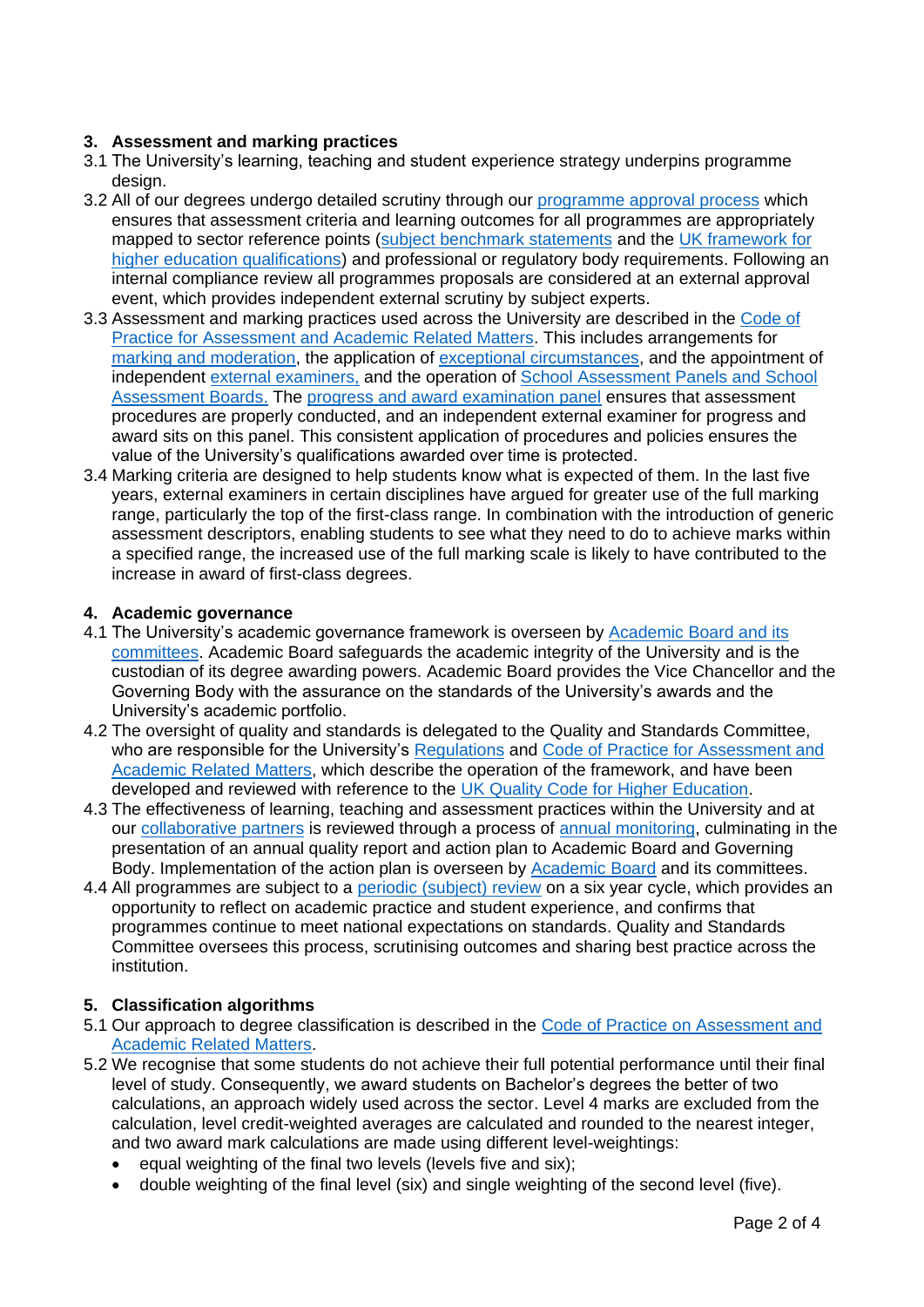Students are awarded the better of the two calculations to determine their degree classification. Only credits gained at the University are used in the calculation.

- 5.3 We want a student's classification to reflect their overall performance, and currently use a scheme of condonement to award credit in a single non-compulsory module of 20 credits in each level of study where a student has made a serious attempt (achieved a mark of at least 20, but less than the passing mark of 40). Following a review in 2018-19, we will move to a scheme of compensation from 2020-21 in recognition that this approach will better reflect the balance between poor performance in a single module, and a student's overall achievement in a level of study.
- 5.4 We allow reassessment attempts, up to a maximum of two, where condonement or compensation will not be applied. Reassessment is capped at the pass mark, but this does not cap the overall module mark.
- 5.5 If a student's credit-weighted average falls within the borderline range (defined as 0.5 below the threshold average for achievement of the higher classification), the higher classification is awarded if the final-level (six) credit-weighted average is within the range of the higher classification and does not fall within the threshold range.
- 5.6 There has been no change to the University's classification algorithm or borderline range in the last five years. For students entering in September 2020, the University has removed the borderline consideration in recognition of the compensation already applied to achieve credit within a single module and is reviewing the application of a dual algorithm in the degree classification calculation.

## **6. Teaching practice and learning resources**

- 6.1 We value, recognise and reward teaching excellence and outperform the sector with 42% of staff holding a teaching qualification (compared with 26% nationally) and 92% with [HEA](https://www.advance-he.ac.uk/fellowship)  [Fellowship](https://www.advance-he.ac.uk/fellowship) (42% nationally). Our commitment to using the [UK Professional Standards](https://www.advance-he.ac.uk/guidance/teaching-and-learning/ukpsf)  [Framework \(UKPSF\)](https://www.advance-he.ac.uk/guidance/teaching-and-learning/ukpsf) as a tool for both initial and continuing professional development has underpinned our ambition to provide high quality learning, teaching, assessment and research, and contributed to the development of our degree outcomes.
- 6.2 Sustained investment in physical and technical learning resources demonstrates our commitment to a high-quality campus, to access to IT and course specific equipment. Spending on library resources has been above the sector average and resulted in increased use by students.
- 6.3 The development of our approaches to [academic](https://www.yorksj.ac.uk/learning/learning-and-teaching/academic-tutoring/) tutoring, [student attendance,](https://www.yorksj.ac.uk/students/policies-and-documents/attendance-monitoring/) and [student](https://www.yorksj.ac.uk/staff/learning-and-teaching/ascend/)  [engagement](https://www.yorksj.ac.uk/staff/learning-and-teaching/ascend/) have enabled the University to offer pastoral and academic support when students need it the most.

#### **7. Identifying good practice and actions**

- 7.1 Examples of good practice include the University's whole-person approach, where students are supported not just academically, but with student skills, information and digital literacy, and with skills needed for key course-specific technology and for assistive technology. Students tell us that they value this support. Students also develop through initiatives outside the classroom, including students as researchers and opportunities through the much-improved Students' Union.
- 7.2 Our review of degree outcomes has not identified new actions to be taken forward. Through our annual monitoring and academic governance processes, the following actions have previously been identified and are in progress:
	- a. closing attainment gap for identified underrepresented groups through the objectives set out in the [Access and Participation Plan 2020-21 to 2024-25;](https://www.yorksj.ac.uk/media/development-assets/common-footer/Access-and-participation-plan-2020-21-to-2024-25.pdf)
	- b. reviewing the algorithms used in degree classifications in line with the UKSCQA report on principles of degree algorithm design; and
	- c. supporting staff in marking practices, which will become particularly important with the introduction of compensation, and the smaller range of marks students need to achieve in order to be compensated for credit.